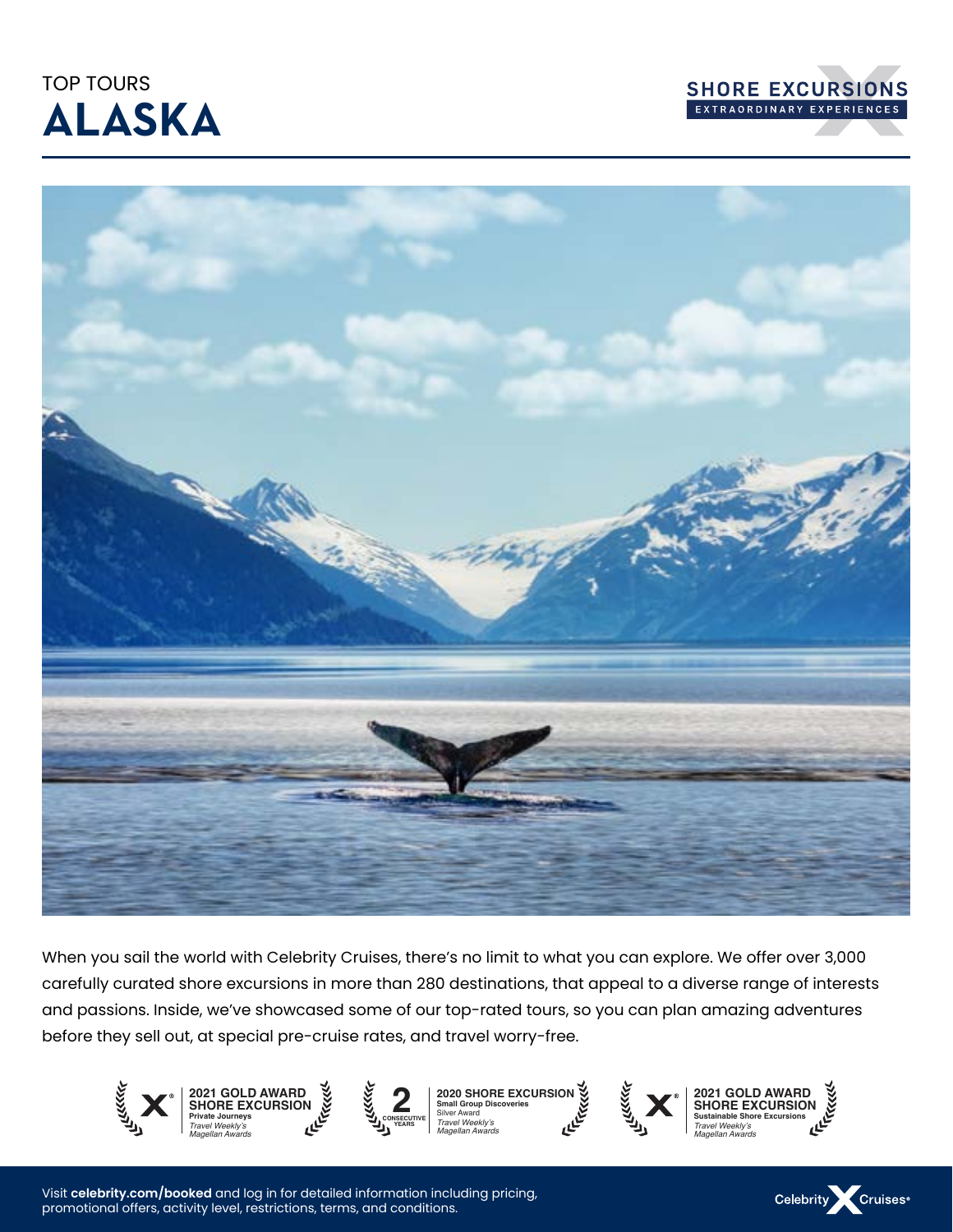## TOP TOURS **ALASKA**





Discover the rugged beauty of Alaska and have unforgettable experiences. Watch bald eagles soar and whales frolic just offshore. View totems created hundreds of years ago by native Tlingit people and hear their tribal stories. Go flightseeing, high above the snowy mountains, and kayak through ancient fjords. Travel on a thrilling zipline through the rainforest, or hike near the majestic Mendenhall Glacier. In town, stroll through lively farmer's markets and sample world-famous seafood. Visit an organic coastal oyster farm and learn about the daily operations of sustainable kelp and oyster farming, one of many tours available that have been certified by the Global Sustainable Tourism Council (GSTC). These shore excursions include education about the destination's history, culture, and environment, and how to preserve its authenticity.

### WHY BOOK SHORE EXCURSIONS WITH CELEBRITY? TOUR WITH PEACE OF MIND



Authentic Local Cultural Experiences



Assured Never Left Behind\*



At Your Service Easy to Plan. Easy to Book. Easy to Change.

Celebrity Cruises<sup>®</sup>

\*In the unlikely event that your tour is significantly delayed, we'll make all the arrangements for you to return to the ship at the earliest opportunity at no expense to you.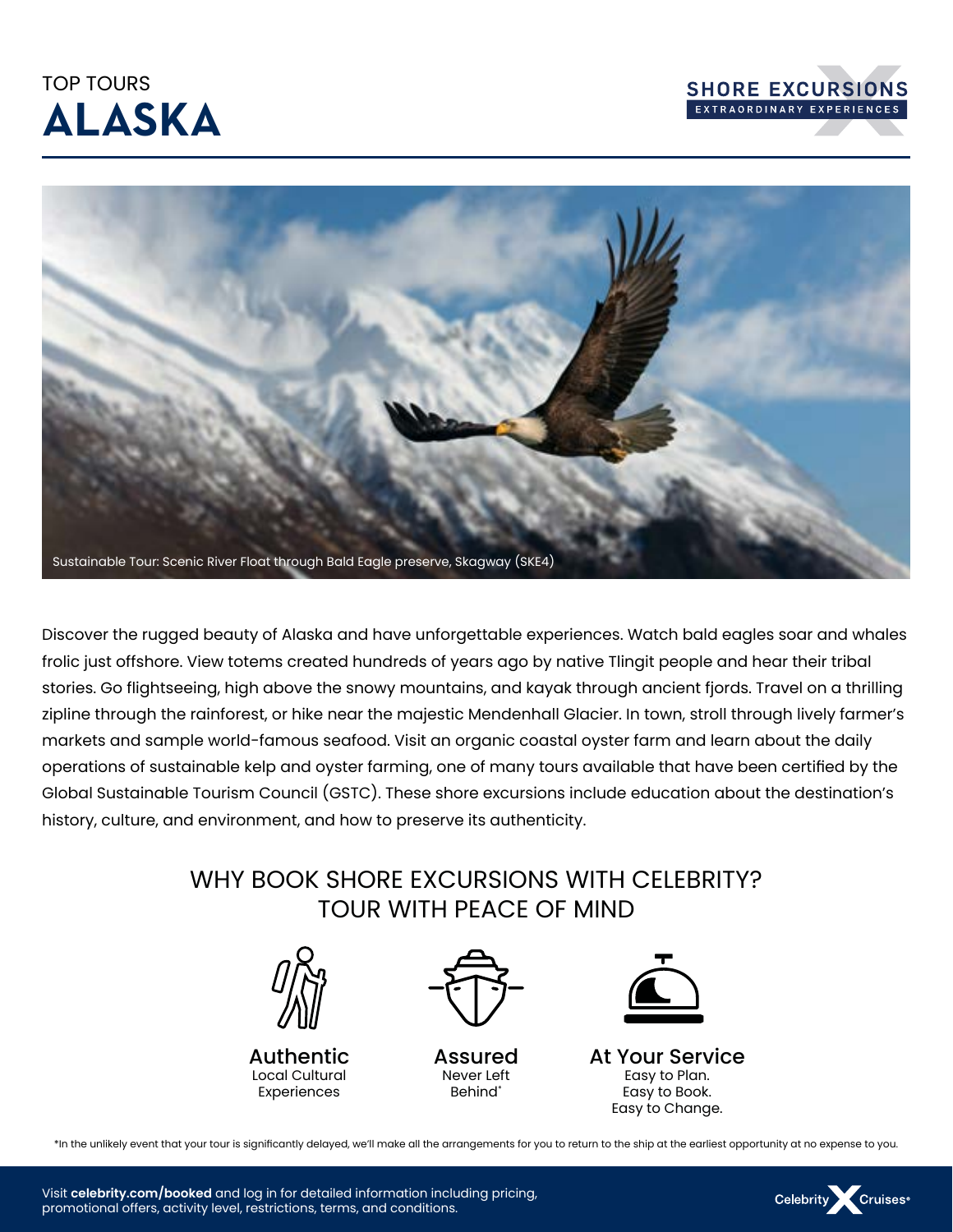



### SO MANY BREATHTAKING DESTINATIONS. THREE PERFECT WAYS TO EXPLORE.



#### **Group Shore Excursions**

When you book Group Shore Excursions with us, you'll earn an additional 10% commission for the group's pre-paid tours with a minimum of 16 participating guests/8 cabins. Your Group Shore Excursions can be done one of three ways, Standard, Private, Custom. To start your planning, call (855)725-4685 or email groupshorex@celebrity.com.



#### **Small Group Discoveries**

A series of culturally-focused experiences that take you straight to the heart of each destination– whether it's a scenic outlook, a culinary specialty, or a hidden gem. If you're a modern explorer, an expert foodie, or a traveler with a thirst for original experiences, you'll find what you're searching for in these up-close-and-personal small group tours.



#### **Destination Highlights**

Explore legendary sights and famous vistas in each port city. Whether you're visiting a destination for the first time—or if you want to check a "must-see" landmark off your bucket list—these are the tours to take. Go sightseeing during the day, or at night, or plan to do it on multiple days. Great for all ages, with wheelchair-accessible options. Email shorexaccess@celebrity.com for accessible tours.